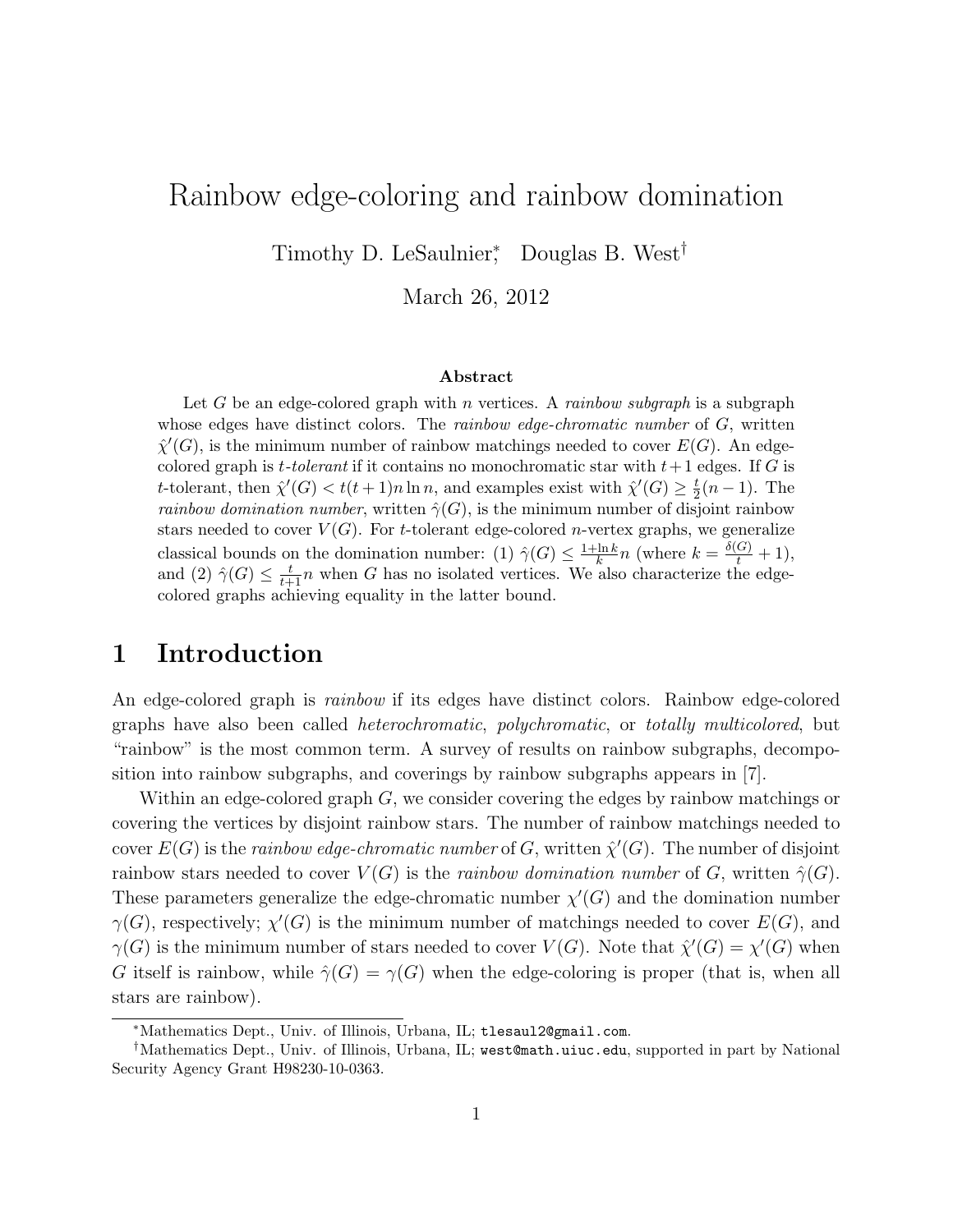In studying these parameters on an edge-colored graph  $G$ , a useful concept is the *color* degree of a vertex v, written  $\hat{d}_G(v)$ ; it is the number of different colors on edges incident to v. We also write  $\hat{\delta}(G)$  and  $\hat{\Delta}(G)$  for the minimum and maximum of the color degrees.

Decomposing a graph into few rainbow matchings requires large rainbow matchings. Using this language, we rephrase the conjecture of Ryser [17] that every Latin square of odd order has a transversal. (A transversal is a set of positions occupied by distinct labels, one in each row and column). Viewed as a colored matrix, a Latin square of order n corresponds to a proper *n*-edge-coloring of the complete bipartite graph  $K_{n,n}$ , and a transversal corresponds to a rainbow perfect matching. Thus Ryser's conjecture states that when  $n$  is odd, every proper *n*-edge-coloring of  $K_{n,n}$  contains a rainbow perfect matching.

Proper *n*-edge-colorings of  $K_{n,n}$  can also be viewed as 3-uniform 3-partite hypergraphs with  $n^2$  edges; each edge in  $K_{n,n}$  yields a hyperedge consisting of the endpoint in each partite set and the color. A rainbow perfect matching in  $K_{n,n}$  corresponds to a perfect matching in the hypergraph. In general, it is NP-hard to determine whether a 3-uniform 3-partite hypergraph has a perfect matching [8].

Let  $\hat{\alpha}'(G)$  denote the maximum size of a rainbow matching in G. Wang and Li [18] studied the problem for a general edge-colored graph G, proving that always  $\hat{\alpha}'(G) \geq$  $\left[ (5\hat{\delta}(G) - 3)/12 \right]$ . They also conjectured that  $\hat{\alpha}'(G) \geq \left[ \hat{\delta}(G)/2 \right]$  when  $\hat{\delta}(G) \geq 4$  (the constraint excludes proper 3-edge-colorings of  $K_4$ , which have no rainbow matchings of size 2).

Li and Xu [12] proved the conjecture for properly edge-colored complete graphs with more than 4 vertices. LeSaulnier, Stocker, Wenger, and West [11] showed that always  $\hat{\alpha}'(G) \geq$  $\left|\hat{\delta}(G)/2\right|$ . Exploiting this result and its lemmas, Kostochka and Yancey [9] proved the conjecture of Wang and Li completely:

# **Theorem 1.1** ([9]).  $\hat{\alpha}'(G) \geq \left[\hat{\delta}(G)/2\right]$  for every edge-colored graph G.

Theorem 1.1 is a key ingredient in proving our upper bound on  $\hat{\chi}'(G)$ . Define a graph to be t-tolerant if it contains no monochromatic star with  $t+1$  edges. We consider t-tolerant edge-colored graphs with n vertices. In Section 2 we construct examples with  $\hat{\chi}'(G) \geq \frac{t}{2}$  $rac{t}{2}(n-1)$ and prove that always  $\hat{\chi}'(G) < t(t+1)n \ln n$ . There is potential for improving the upper bound: Kostochka, Pfender, and Yancey [10] showed further that if  $|V(G)| > 5.5\hat{\delta}(G)^2$ , then G has a rainbow matching of size at least  $\delta(G)$ .

For rainbow domination, our aim in Section 3 is to generalize classical bounds on  $\gamma(G)$  for n-vertex graphs. The trivial bound  $\gamma(G) \leq n - \Delta(G)$  (Berge [5]) generalizes as trivially to  $\hat{\gamma}(G) \leq n - \hat{\Delta}(G)$  and remains sharp. For graphs without isolated vertices, Ore [14] showed  $\gamma(G) \leq n/2$ . We prove more generally that  $\hat{\gamma}(G) \leq \frac{t}{t+1}n$  when G is a t-tolerant edge-colored graph without isolated vertices; this reduces to Ore's result when  $t = 1$ . Our most difficult result characterizes the edge-colored graphs satisfying equality in this bound.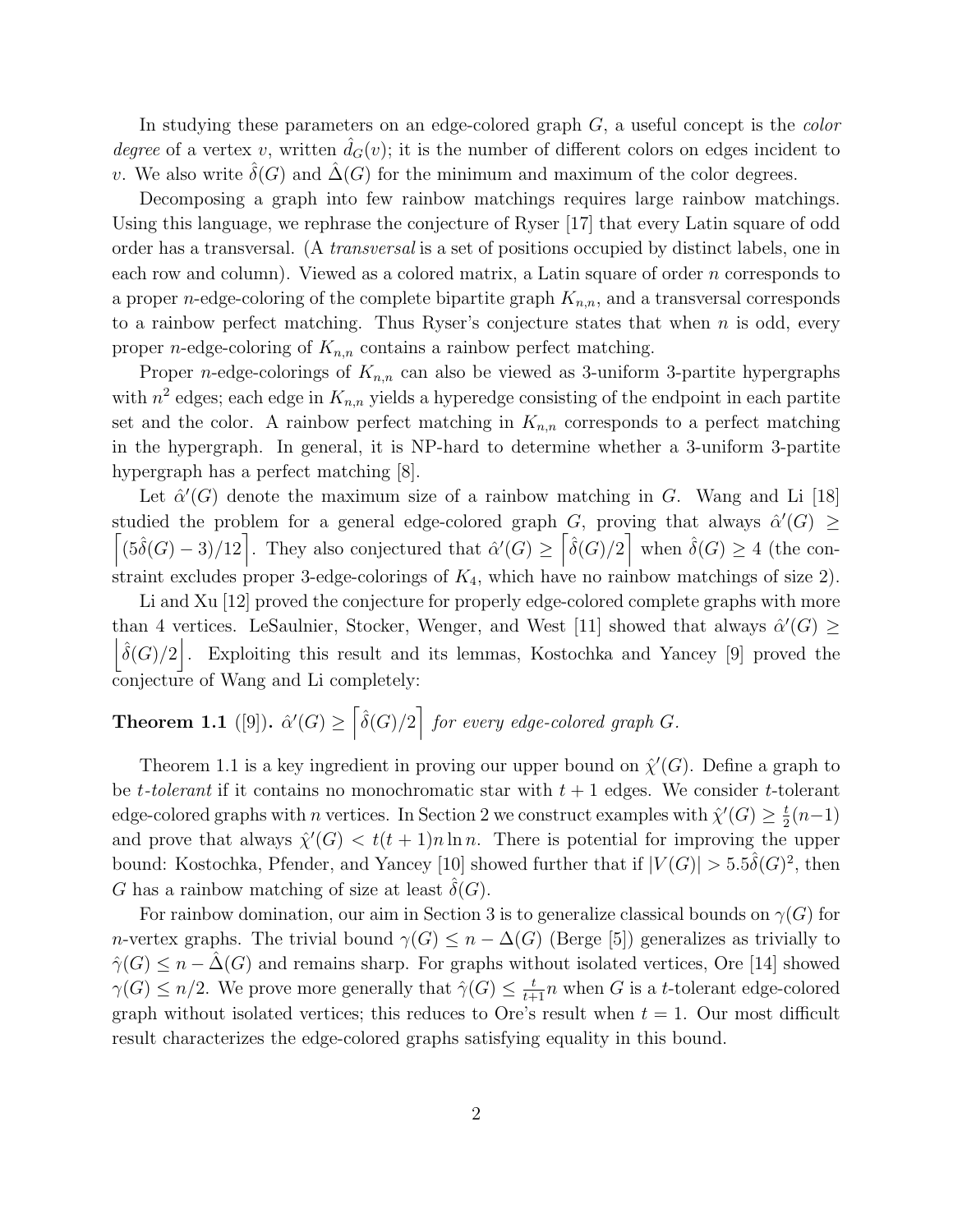We also generalize the upper bound on  $\gamma(G)$  proved independently by Arnautov [4], Payan [15], and Lovász [13]. Later, Alon and Spencer gave a probabilistic proof [2].

**Theorem 1.2** ([4, 15, 13, 2]). If G is an n-vertex graph, then  $\gamma(G) \leq \frac{(1 + \ln(\delta(G) + 1))}{\delta(G) + 1}n$ .

Many authors refer to Alon [1] for the asymptotic tightness of Theorem 1.2, but that reference does not provide a complete proof. Instead, Alon and Wormald  $[3]$  show that if c is fixed and less than 1, and  $k$  is sufficiently large, then the expected number of dominating sets of size  $(1+o(1))\frac{c\ln k}{k}n$  in a random k-regular *n*-vertex graph tends to 0 as  $n \to \infty$ . Since  $\frac{1+\ln(k+1)}{k+1} \sim \frac{\ln k}{k}$  $\frac{nk}{k}$ , with high probability  $\gamma(G) = (1 + o(1)) \frac{n(1 + \ln(k+1))}{k+1}$  for such graphs.

The proof of our generalization mirrors the probabilistic proof in  $[2]$ . We show that if G is a t-tolerant edge-colored n-vertex graph, then  $\hat{\gamma}(G) \leq \frac{(1+\ln k)}{k}$  $\frac{\ln k}{k}n$ , where  $k = \frac{\delta(G)}{t} + 1$ .

### 2 Rainbow Edge-Chromatic Number

In this section we study the maximum of  $\hat{\chi}'(G)$  among t-tolerant edge-colored graphs with *n* vertices. We begin by constructing examples with  $\hat{\chi}'(G) \geq \frac{t}{2}$  $\frac{t}{2}(n-1)$ . Later we show that always  $\hat{\chi}'(G) < t(t+1)n \ln n$ .

**Proposition 2.1.** There exist infinitely many t-tolerant edge-colored graphs G such that  $\hat{\chi}'(G) \geq \frac{t}{2}$  $\frac{t}{2}(|V(G)|-1) = \frac{t}{2}\Delta(G).$ 

*Proof.* For  $t, p \in \mathbb{N}$ , start with a proper tp-edge-coloring of  $K_{tp}$ . Obtain a t-tolerant edgecolored graph G by combining t-tuples of color classes into single colors. In G there are only p colors, so  $\hat{\alpha}'(G) \leq p$ . Hence  $\hat{\chi}'(G) \geq \frac{1}{n}$  $\frac{1}{p}|E(G)| \geq \frac{t}{2}(tp-1) = \frac{t}{2}(|V(G)|-1) = \frac{t}{2}\Delta(G).$  $\Box$ 

Although Vizing's Theorem states that  $\chi'(G) \leq \Delta(G) + 1$  always, making t large in Proposition 2.1 shows that  $\hat{\chi}'(G)$  can be much larger than  $\Delta(G) + 1$ . We may also have  $\hat{\chi}'(G) > \Delta(G) + 1$  when G is properly edge-colored, such as when G is a properly edge-colored copy of  $K_4$ . For an infinite family of examples, we turn to Latin squares and transversals.

**Proposition 2.2.** When  $n \equiv 2 \mod 4$ , there is an edge-colored graph G such that  $\hat{\chi}'(G)$  $\Delta(G) + 1$  and G is a proper n-edge-coloring of  $K_{n,n}$ .

*Proof.* As noted earlier, proper *n*-edge-colorings of  $K_{n,n}$  correspond to Latin squares of order n. Each rainbow matching corresponds to a partial transversal of the Latin square, so  $\hat{\chi}'(G)$ is the minimum number of partial tranversals covering the square. Latin squares of even order need not have transversals. To construct such squares when  $n \equiv 2 \mod 4$ , let  $k = n/2$ , and let A and B be latin squares of order k, using disjoint sets of k labels in the two squares. Let  $C = \begin{pmatrix} A & B \\ B & A \end{pmatrix}$ .

Although  $C$  is a Latin square of order  $n$ , it has no transversal. A transversal must use each of the 2k labels. Since k is odd, some quadrant must contribute at least  $\lceil k/2 \rceil$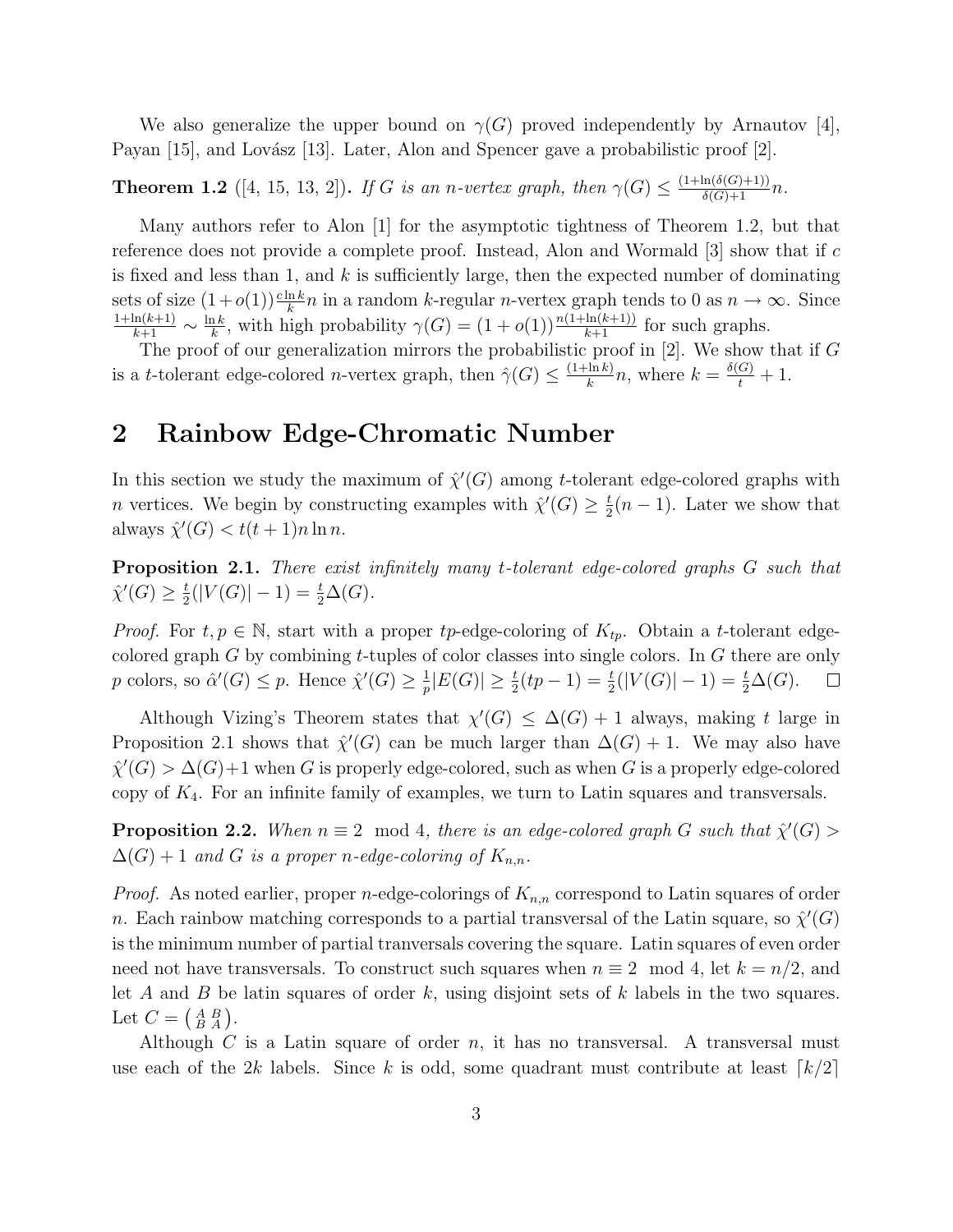positions. Now each of the other three quadrants is limited to  $\lfloor k/2 \rfloor$  contributions, so a partial transversal has size at most  $n - 1$ .

Thus at least  $n^2/(n-1)$  partial transversals are needed to cover C. Since  $(n-1)(n+1)$  $n^2$ , we have  $\hat{\chi}'(G) \geq n^2/(n-1) > n+1 = \Delta(G) + 1$ .  $\Box$ 

In the rest of this section we obtain an upper bound on  $\hat{\chi}'(G)$  when G is t-tolerant. The average color degree of G is the average of the color degrees of the vertices:  $\sum_{v \in V(G)} \hat{d}_G(v)/|V(G)|$ . The usual argument for graphs with large average degree having subgraphs with large minimum degree applies also for color degree with a generalized ratio.

**Lemma 2.3.** Fix  $t \in \mathbb{N}$  and  $c \in \mathbb{R}$  with  $c > 0$ . Every t-tolerant edge-colored graph G with average color degree at least c has an edge-colored t-tolerant subgraph H with  $\hat{\delta}(H) > \frac{c}{t+1}$ .

*Proof.* The claim holds with  $H = G$  unless  $\hat{d}_G(v) \leq \frac{c}{t+1}$  for some vertex v. Deleting v decreases the color degree of each neighbor by at most 1, but v may have up to  $\hat{td}_G(v)$ neighbors. Thus deleting v reduces the sum of the color degrees by at most  $(t + 1) d_G(v)$ . Since  $\sum_{u\in V(G-v)} \hat{d}_{G-v}(u) \geq \sum_{u\in V(G)} \hat{d}_G(u) - (t+1)\hat{d}_G(v) \geq c|V(G)| - c$ , deleting v does not reduce the average color degree. Furthermore, every subgraph of a t-tolerant graph is also t-tolerant. Iteratively deleting vertices with color degree at most  $c/(t+1)$  must end; since the average color degree never decreases, it ends with a subgraph  $H$  having no vertex with color degree at most  $c/(t+1)$ .  $\Box$ 

Corollary 2.4. Every n-vertex t-tolerant edge-colored graph with m edges contains a rainbow matching of size at least  $\left\lceil \frac{m}{nt(t+1)} \right\rceil$ .

*Proof.* Since G is t-tolerant, always  $d_G(v) \geq d_G(v)/t$ . Since the degrees sum to 2m, the color degrees sum to at least  $2m/t$ . With average color degree at least  $2m/(nt)$ , Lemma 2.3 guarantees a subgraph H with  $\hat{\delta}(H) > \frac{2m}{nt(t+1)}$ . By Theorem 1.1,  $\hat{\alpha}'(H) \ge \left\lceil \frac{m}{nt(t+1)} \right\rceil$ .  $\Box$ 

**Theorem 2.5.** If G is an n-vertex t-tolerant edge-colored graph, then  $\hat{\chi}'(G) < t(t+1)n \ln n$ .

*Proof.* Extend G to an edge-colored copy of  $K_n$  by assigning new colors to the missing edges; this does not reduce  $\hat{\chi}'$ , and the resulting edge-colored graph is *t*-tolerant. Hence we may assume that G is a edge-coloring of  $K_n$  (and that  $n \geq 2$ ).

We greedily delete largest rainbow matchings. With  $F_0 = G$ , for  $i > 0$  obtain  $F_i$  from  $F_{i-1}$  by deleting a largest rainbow matching,  $M_{i-1}$ . Let  $a_i = |E(F_i)| / {n \choose 2}$  $\binom{n}{2}$ , so  $a_0 = 1$ . By Corollary 2.4,  $|M_{i-1}| \geq \frac{|E(F_{i-1})|}{nt(t+1)} = a_{i-1} \frac{n-1}{2t(t+1)}$ . Let j be the least index such that  $a_j \frac{n-1}{2t(t+1)} \leq 1$ . Note that  $E(F_j)$  decomposes into  $|E(F_j)|$  rainbow matchings of size 1. Using also  $\{M_i: 0 \leq$  $i < j$ , we obtain  $\hat{\chi}'(G) \leq j + |E(F_j)|$ . It remains only to bound j and  $|E(F_j)|$ .

For  $i \geq 1$ , the definition of  $a_i$  yields

$$
a_i \binom{n}{2} \ = \ |E(F_i)| \ \leq \ a_{i-1} \binom{n}{2} - a_{i-1} \frac{n-1}{2t(t+1)} \ \leq \ a_{i-1} \binom{n}{2} \left(1 - \frac{1}{nt(t+1)}\right).
$$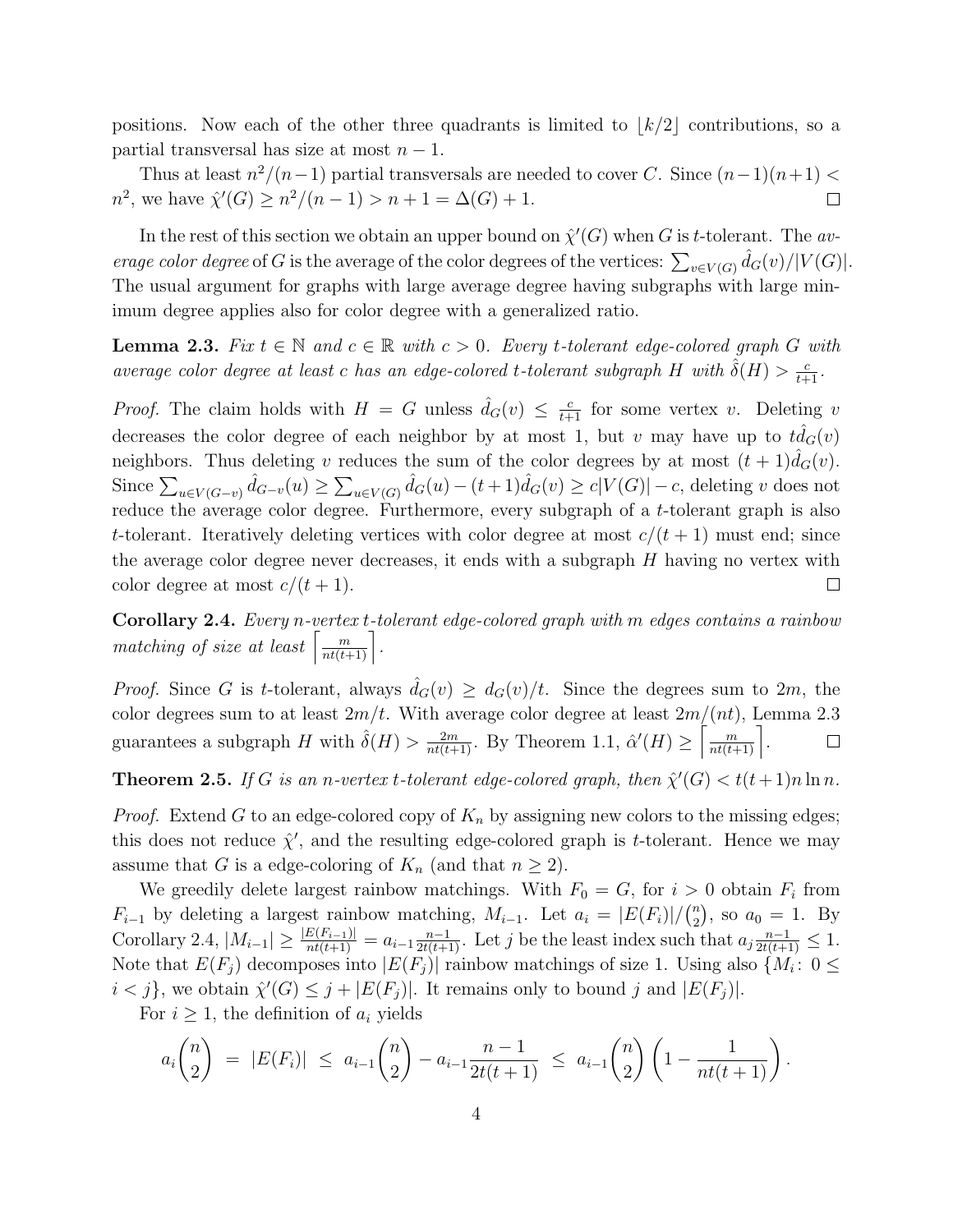Thus  $a_i \le a_{i-1} \left(1 - \frac{1}{nt(t+1)}\right)$ . Since  $a_0 = 1$ , we obtain  $a_i \le \left(1 - \frac{1}{nt(t+1)}\right)^i < e^{\frac{-i}{nt(t+1)}}$ . With  $\frac{2t(t+1)}{n-1} < a_{j-1} \le e^{\frac{-j+1}{nt(t+1)}}$ , we have  $j < nt(t+1) \ln \frac{n-1}{2t(t+1)} + 1$ . Now  $F_0$  decomposes into  $j + a_j\binom{n}{2}$  $\binom{n}{2}$  rainbow matchings, where  $a_j \leq \frac{2t(t+1)}{n-1}$  $\frac{t(t+1)}{n-1}$ , so

$$
j + a_j {n \choose 2} < nt(t+1) \ln \frac{n-1}{2t(t+1)} + 1 + \frac{2t(t+1)}{n-1} \frac{n(n-1)}{2} < t(t+1)n \ln(n-1),
$$

where the last inequality follows from  $n \geq 2$  and  $t \geq 1$ . Thus  $\hat{\chi}'(G) < t(t+1)n \ln n$ .  $\Box$ 

The argument of Lemma 2.3 seems slack when  $t > 1$ , since if deleting v reduces the sum of color degrees by  $(t+1)\hat{d}_G(v)$ , then deleting a neighbor u of v does not reduce the sum by as much as  $(t+1)\hat{d}_G(u)$ . Nevertheless, average color degree c cannot guarantee a subgraph with minimum color degree more than 1, no matter how large  $c$  is.

**Proposition 2.6.** There is a t-tolerant edge-colored graph with average color degree  $(t+1)/2$ having no subgraph with minimum color degree more than 1.

*Proof.* Consider the complete bipartite graph  $K_{t,t}$  with partite sets  $x_1, \ldots, x_t$  and  $y_1, \ldots, y_t$ . Use color *i* on all edges incident to  $x_i$ ; thus  $\hat{d}(x_i) = 1$  and  $\hat{d}(y_j) = t$ . The average color degree is  $(t+1)/2$ , and the edge-coloring is t-tolerant. Every subgraph using a vertex of  $x_1, \ldots, x_t$ has minimum color degree at most 1, and all other subgraphs have no edges.  $\Box$ 

This example shows that eliminating a factor of t in the upper bound in Theorem 2.5 will require finding rainbow matchings using something other than minimum color degree.

### 3 Rainbow Domination

In this section, we generalize classical upper bounds on domination number to the setting of rainbow domination. We begin by generalizing the Arnautov–Payan bound (Theorem 1.2). Our proof mirrors the probabilistic proof of Theorem 1.2 by Alon and Spencer [2]. The asymptotic sharpness of Theorem 1.2 applies here when  $G$  is properly edge-colored, since then  $\hat{\gamma}(G) = \gamma(G)$ . We make no attempt to show sharpness in other cases.

**Theorem 3.1.** If G is an n-vertex t-tolerant edge-colored graph, then  $\hat{\gamma}(G) \leq \frac{1 + \ln k}{k}$  $\frac{\ln k}{k}n$ , where  $k = \frac{\delta(G)}{t} + 1.$ 

*Proof.* For each vertex v, form a largest rainbow star  $S_v$  centered at v by including, for each color incident to  $v$ , an incident edge of that color chosen uniformly at random. For each edge vw,  $\mathbb{P}(vw \in E(S_v)) \geq 1/t$ , since G is t-tolerant.

Set  $p = \frac{\ln k}{k}$  $\frac{1}{k}$ . Form a set  $A \subset V(G)$  by including each vertex v with probability p, independently; the expected size of A is pn. Let  $B = V(G) - \bigcup_{v \in A} V(S_v)$ . By including each vertex of B as a rainbow star by itself, we have  $\hat{\gamma}(G) \leq |A| + |B|$ .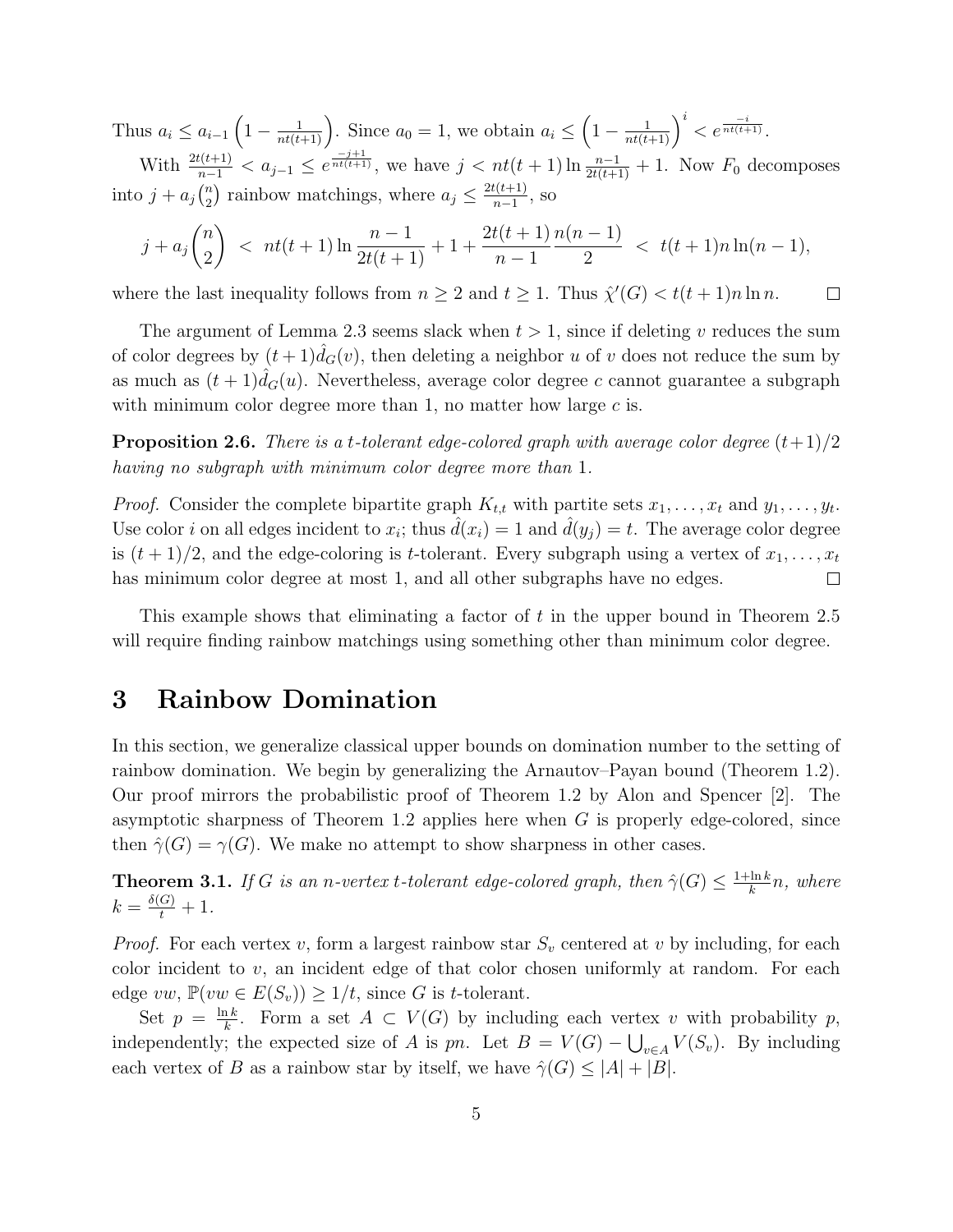The event  $w \in B$  requires  $w \notin A$  and, for each neighbor v of w, either  $v \notin A$  or  $w \notin S_v$ . Therefore,  $\mathbb{P}(w \in B) \leq (1-p)[(1-p) + p(1-1/t)]^{\delta(G)}$ . We compute

$$
\mathbb{P}(w \in B) \le (1 - p)(1 - \frac{p}{t})^{\delta(G)} \le e^{-p}e^{-\delta(G)p/t} = e^{-pk} = \frac{1}{k}.
$$

 $\Box$ 

Hence  $\mathbb{E}(|B|) \leq n/k$  and  $\mathbb{E}(|A \cup B|) \leq \frac{(1+\ln k)}{k}$  $\frac{\ln k}{k}n$ , so  $\hat{\gamma}(G) \leq \frac{(1+\ln k)}{k}$  $\frac{\ln k}{k}n$ .

One would prefer to generalize the Arnautov-Payan bound by replacing  $\delta(G)/t + 1$  in Theorem 3.1 with  $\hat{\delta}(G) + 1$ , but this is not valid. For example, the monochromatic star  $K_{1,t}$ is t-tolerant, and its minimum color degree is 1. Its rainbow domination number is  $n-1$ , so  $\delta(G)/t$  cannot be strengthened to  $\delta(G)$  in the bound.

Now we consider the generalization of the older elementary bounds. The inequality of Berge [5] and its generalization are quite straightforward.

**Proposition 3.2.** If G is an edge-colored graph with n vertices, then  $\hat{\gamma}(G) \leq n - \hat{\Delta}(G)$ , and this is sharp among edge-colored graphs (with connectivity  $\Delta(G)$ ) no matter how many times colors are allowed to appear at vertices.

Proof. For the upper bound, use a rainbow star centered at a vertex of maximum color degree, and cover the remaining vertices with trivial stars.

The bound is sharp for stars and also for more highly connected graphs. Begin with an independent set U of size  $n - k$ . Add vertices  $w_1, \ldots, w_k$ , making  $w_i$  adjacent to all of U by edges with color i. Finally, add edges to make  $w_1, \ldots, w_k$  pairwise adjacent, using distinct new colors. Each  $w_i$  has  $n-k$  incident edges of the same color. All vertices have color degree k. The rainbow domination number equals the upper bound  $n - k$ , since no rainbow star covers two vertices of U.  $\Box$ 

It is not easy to characterize equality in Proposition 3.2. A necessary condition is that the vertices left by deleting those in any largest rainbow star form an independent set, but this is not sufficent. Even among properly edge-colored graphs, consider a graph consisting of two complete subgraphs sharing a common vertex  $v$ , plus a few pendant edges at one other vertex in each of the two complete subgraphs. The largest rainbow star is at  $v$ , and deleting it leaves an independent set, but the (rainbow) domination number is 2.

The construction in Proposition 3.2 shows that  $\hat{\gamma}(G)$  cannot be bounded by cn for  $c < 1$ ; raising the "tolerance" of vertices for multiple edges with the same color allows the ratio of  $\hat{\gamma}(G)$  to the number of vertices to tend to 1. This contrasts with Ore's bound,  $\gamma(G) \leq n/2$ when  $\delta(G) > 1$ . Restricting to t-tolerant edge-colored graphs permits a generalization of Ore's bound. We will also characterize when equality holds in the generalized bound.

Ore's bound follows immediately from the next lemma, which is useful in the generalization. A graph is nontrivial if it has at least one edge.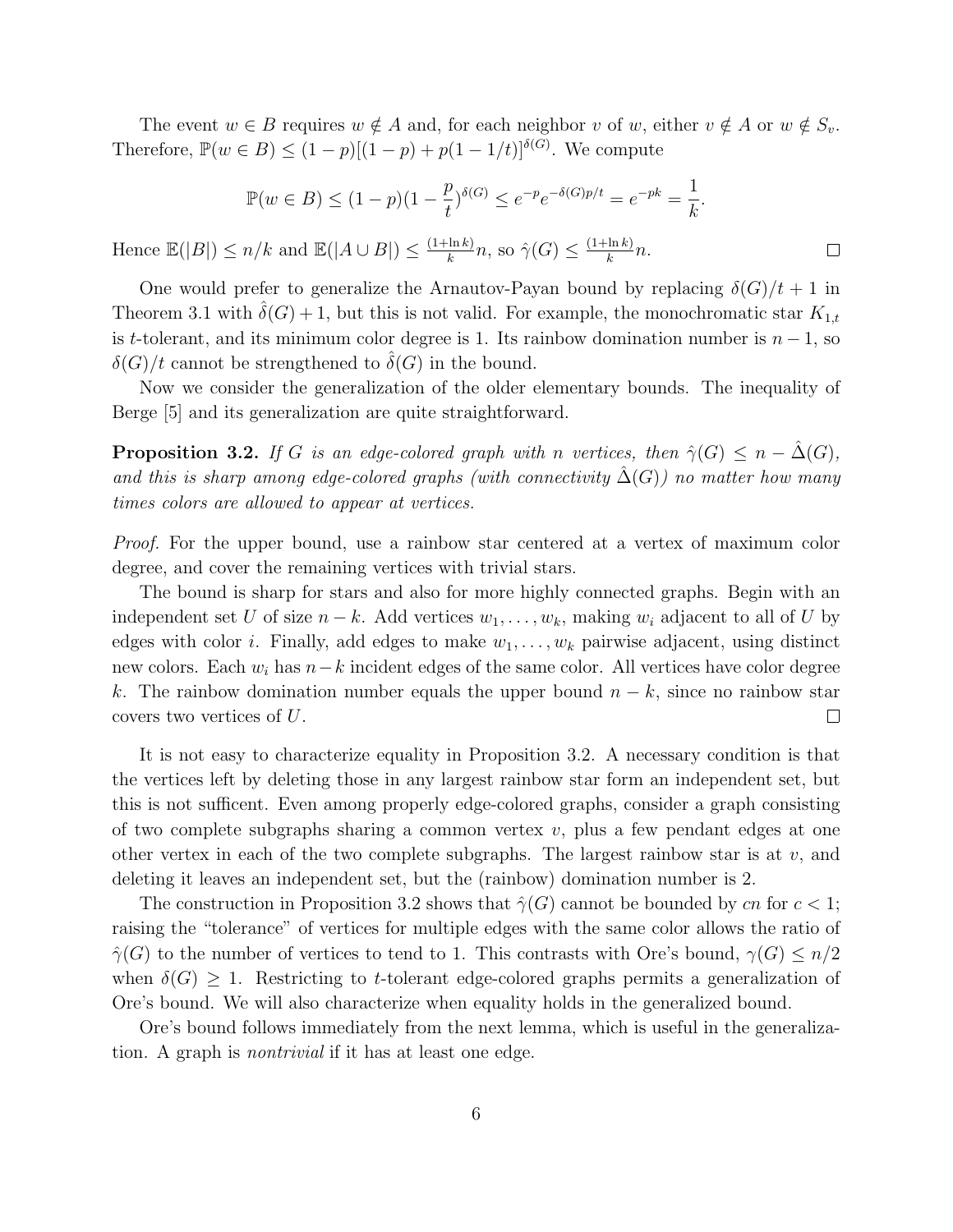**Proposition 3.3.** If G is a graph with no isolated vertices, then  $V(G)$  can be covered by a family  $\mathcal F$  of disjoint nontrivial stars in  $G$ .

Proof. We may assume that G is a forest, since deleting an edge of a cycle cannot isolate a vertex. Select a non-leaf vertex v adjacent to a leaf. Put into  $\mathcal F$  the star H consisting of v and its leaf neighbors; H is nontrivial. Also,  $G - V(H)$  has no isolated vertex, since the remaining neighbors of v were not leaves. Iterating the process on  $G - V(H)$  to complete the covering.  $\Box$ 

**Theorem 3.4.** If G is an n-vertex t-tolerant edge-colored graph with no isolated vertices, then  $\hat{\gamma}(G) \leq \frac{t}{t+1}n$ .

*Proof.* Let F be a family of disjoint nontrivial stars covering  $V(G)$ , as guaranteed by Proposition 3.3. For  $F \in \mathcal{F}$  with central vertex  $v_F$ , a largest *rainbow* star contained in F has  $\hat{d}_F(v_F)$  leaves. Let  $\mathcal{F}'$  be a family of rainbow stars constructed by choosing a largest rainbow substar inside each member of F. Let  $s = \sum_{F \in \mathcal{F}} \hat{d}_F(v_F)$ . If  $|\mathcal{F}| = k$ , then F' covers  $k + s$ vertices using k rainbow stars. Extend  $\mathcal{F}'$  to cover  $V(G)$  by adding the uncovered vertices as 1-vertex stars. Since s vertices come "for free" in  $\mathcal{F}'$ , we have  $\hat{\gamma}(G) \leq n - s$ .

Since the stars in F are nontrivial,  $s \geq k$ . For  $F \in \mathcal{F}$ , each color counted by  $\hat{d}_F(v_F)$ appears on at most t edges of F, so  $|V(F)| \leq t \cdot \hat{d}_F(v_F) + 1$ . Since  $\bigcup_{F \in \mathcal{F}} F$  is a spanning subgraph, summing over the members of  $\mathcal F$  yields  $n \leq ts + k \leq (t + 1)s$ . Now  $s \geq n/(t + 1)$ and  $\hat{\gamma}(G) \leq n - s \leq \frac{t}{t+1}n$ .  $\Box$ 

Our aim now is to characterize when equality holds in the bound of Theorem 3.4. When  $t = 1$ , we have proper colorings and  $\hat{\gamma}(G) = \gamma(G)$ , so in that case the characterization must reduce to the characterization of  $\gamma(G) = n/2$  among graphs without isolated vertices. That characterization was proved independently by Payan and Xuong [16] and by Fink, Jacobson, Kinch, and Roberts  $[6]$ . It uses the "corona" operation. For general t, we generalize this operation. There will also be one exception for each of  $t = 1$  and  $t = 2$ .

**Example 3.5.** The *t*-corona of a graph H is the graph obtained by adding t pendant edges at each vertex of H (note that H may have isolated vertices; its t-corona does not). Let A denote the independent set of  $t|V(H)|$  added vertices. An edge-colored t-corona of H is a t-flare if it is t-tolerant and for each vertex  $v \in V(H)$ , the edges joining v to A have the same color. Figure 1 shows a 2-flare and a 3-flare. Note that in a t-flare the color on the edges joining a vertex v of H to A may not appear on any edge of H incident to v, but it may appear elsewhere in  $H$ .

The key observation is that in a t-flare  $G$ , no rainbow star covers two vertices of A. Since  $|A| = \frac{t}{t+1}V(G)$ , a t-flare is a sharpness example for Theorem 3.4.

Theorem 3.6. Let G be an n-vertex t-tolerant edge-colored graph with no isolated vertices. If  $\hat{\gamma}(G) = \frac{t}{t+1}n$  and D is a component of G, then D is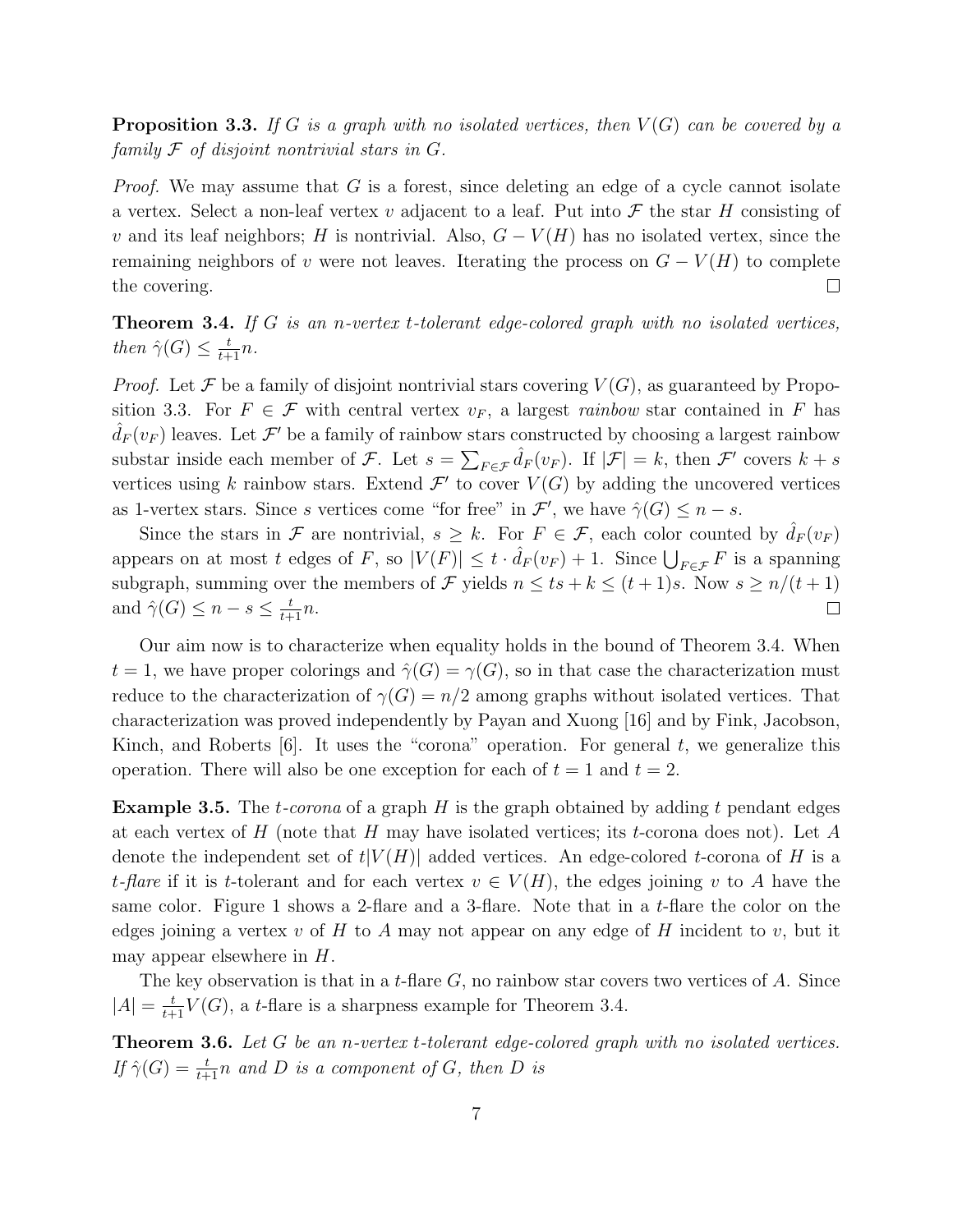

Figure 1: A 2-flare and a 3-flare.

 $(a)$  a t-flare, or

(b) a monochromatically edge-colored  $C_3$  if  $t = 2$ , or

(c) a properly edge-colored  $C_4$  if  $t = 1$ .

*Proof.* It suffices to prove the claim for connected graphs. Let T be a spanning tree of  $G$ , and let v be a vertex that is not a leaf of T. If v has no leaf neighbor in T, as in Figure 2. then let  $C_1, \ldots, C_r$  be the components of  $T - v$ ; none are isolated vertices.



Figure 2: The vertex  $v$  has no leaf neighbor in  $T$ .

If  $|V(C_i)| \not\equiv 0 \pmod{t+1}$ , then  $\hat{\gamma}(C_i) < \frac{t}{t+1} |V(C_i)|$  by Theorem 3.4, and also  $\hat{\gamma}(G V(C_i) \leq \frac{t}{t+1} (n-|V(C_i)|)$ . Together, these yield the contradiction  $\hat{\gamma}(G) < \frac{t}{t+1}n$ , so  $|V(C_i)| \equiv$ 0 (mod  $t+1$ ) for all i. Now  $n \equiv 1 \pmod{t+1}$ , which with Theorem 3.4 requires  $\hat{\gamma}(G) < \frac{t}{t+1}n$ . We conclude that every non-leaf vertex of  $T$  has a leaf neighbor in  $T$ .

Let v have  $\ell$  leaf neighbors in T, so  $T - v$  has  $\ell$  isolated vertices and nontrivial components  $C_1, \ldots, C_r$ , as in Figure 3.

Let k be the number of distinct colors on edges joining v to isolated vertices of  $T - v$ . We have  $k \geq 1$  and  $k \geq \ell/t$ , since G is t-tolerant. Within T there is a rainbow star F with  $k + 1$  vertices centered at v whose leaves are isolated vertices in  $T - v$ . Taking the  $\ell - k$  isolated vertices in  $T - v$  not covered by F as rainbow 1-vertex stars, we obtain  $\hat{\gamma}(G) \leq \sum_{i=1}^r \hat{\gamma}(V(C_i)) + \ell - k + 1$ . By Theorem 3.4,  $\sum_{i=1}^r \hat{\gamma}(V(C_i)) \leq \frac{t}{t+1}(n - \ell - 1)$ , so  $\hat{\gamma}(G) \leq \frac{t}{t+1}(n-\ell-1) + \ell - k + 1$ . We conclude that  $\frac{t}{t+1}(n-\ell-1) + \ell - k + 1 \geq \frac{t}{t+1}n$ , which yields  $k \leq \frac{\ell+1}{t+1}$ . Recalling that  $k \geq \ell/t$ , we have  $\ell \leq t$ . On the other hand,  $k \geq 1$ yields  $\ell \geq t$ . Thus  $\ell = t$  and  $k = 1$ .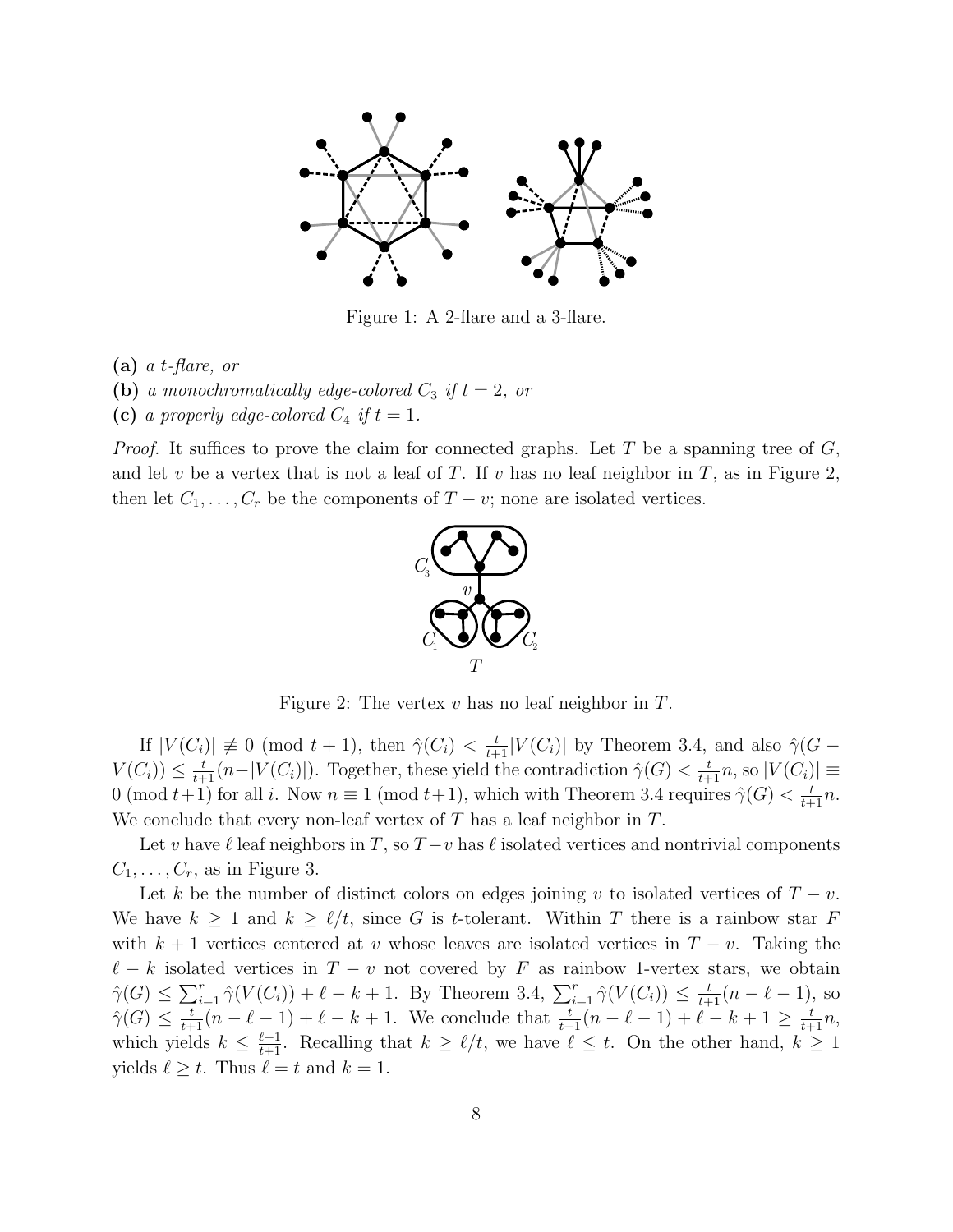

Figure 3: The vertex v has  $\ell$  leaf neighbors in T.

Since T and v are arbitrary, we have shown that in every spanning tree T, every non-leaf vertex v has exactly t leaf neighbors, and the edges joining these leaves to v all have the same color. Thus every spanning tree is a t-flare. If for some fixed spanning tree  $T$  there are no edges in G joining leaves of T, then G is a t-flare as well. It remains to show that for some spanning tree T, there are no edges in G joining leaves of T, unless  $G = C_3$  or  $G = C_4$ .

Let T be a fixed spanning tree of G, and let  $w_1w_2$  be an edge in G joining leaves of T. If  $w_1$  and  $w_2$  have a common neighbor in T, then let it be u. Since u is a non-leaf vertex of T with two leaf neighbors in T, and T is a t-flare, we have  $t \geq 2$ , and the edges  $uw_1$  and  $uw_2$ have the same color.



Figure 4: Spanning trees  $T$  and  $T'$ ; the gray edges are omitted.

Consider the spanning tree T' obtained from T by replacing  $uw_1$  with  $w_1w_2$ , as shown in Figure 4. In  $T'$ , vertex  $w_2$  is not a leaf, so it must have t leaf neighbors. Since its neighbors in T' are  $w_1$  and u, we have  $t = 2$ , and u is a leaf in T'. Also, the edges  $w_1w_2$  and  $w_2u$  have the same color. Thus G is a monochromatically edge-colored 3-cycle.

Suppose now that  $w_1$  and  $w_2$  have no common neighbor in T. Let  $u_1$  and  $u_2$  be their neighbors, respectively. Consider the spanning tree  $T'$  obtained from T by replacing  $u_1w_1$ with  $w_1w_2$ , as shown in Figure 5.



Figure 5: Three spanning trees  $T, T'$ , and  $T''$ ; the gray edges are omitted.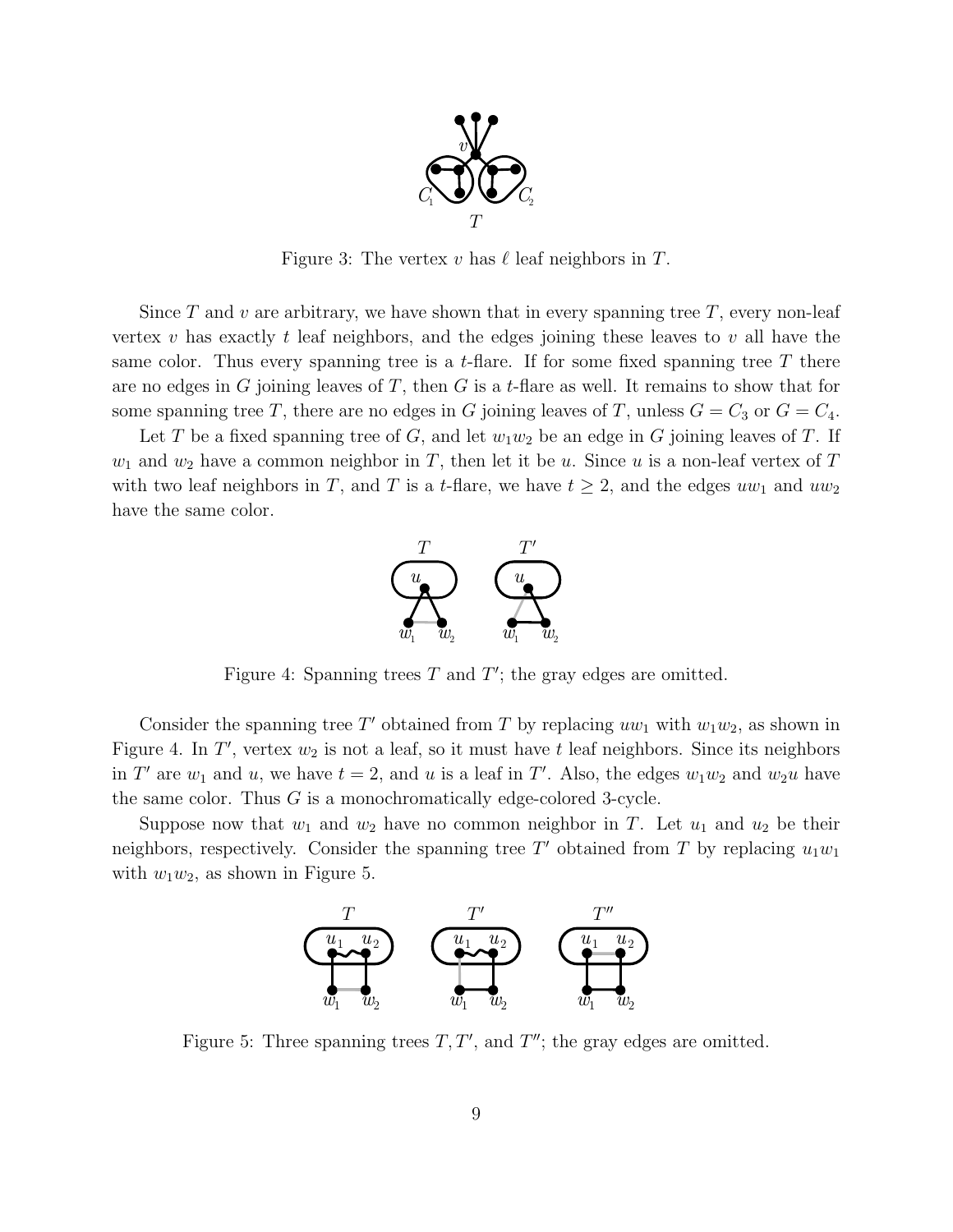In T', vertex  $w_2$  is not a leaf and has  $w_1$  as its only leaf neighbor, so  $t = 1$ . Adding the edge  $w_1w_2$  to T produces a cycle C. Deleting any edge e of C not in  $\{u_1w_1, w_1w_2, u_2w_2\}$ produces a spanning tree  $T''$  in which  $w_1$  and  $w_2$  are not leaves. Each has exactly one leaf neighbor in  $T''$ . Hence  $u_1$  and  $u_2$  are leaves of  $T''$ . Since  $u_1$  and  $u_2$  are not leaves in T, we conclude that G has four vertices and that the deleted edge e is  $u_1u_2$ , so  $C_4 \subseteq G$ . Neither  $u_1w_2$  nor  $u_2w_1$  can lie in  $E(G)$ , since otherwise G contains a spanning tree isomorphic to  $K_{1,3}$  which is not a t-corona when  $t = 1$ . Now  $G = C_4$  and, since  $t = 1$ , G is properly edge-colored.  $\Box$ 

### References

- [1] N. Alon. Transversal numbers of uniform hypergraphs. Graphs and Combinatorics, vol. 6, pp. 1–4, 1990.
- [2] N. Alon and J. H. Spencer. The probabilistic method. Wiley-Interscience (New York), 2000.
- [3] N. Alon and N. Wormald. High degree graphs contain large-star factors. Fete of Combinatorics and Computer Science, vol. 20, pp. 9–21, 2010.
- [4] V. I. Arnautov. Estimation of the exterior stability number of a graph by means of the minimal degree of the vertices. Prikladnaya Matematika i Programmirovanie, vol. 11, pp. 3-8, 1974.
- [5] C. Berge. The theory of graphs and its applications. Methuen (London), 1962.
- [6] J. F. Fink, M. S. Jacobson, L. F. Kinch, and J. Roberts. On graphs having domination number half their order. Periodica Mathematica Hungarica, vol. 16, pp. 287–293, 1985.
- [7] M. Kano and X. Li. Monochromatic and heterochromatic subgraphs in edge-colored graphs-a survey. Graphs and Combinatorics, vol. 24, pp. 237–263, 2008.
- [8] R. M. Karp, Reducibility among combinatorial problems. Complexity of computer computations (Proc. Sympos., IBM Thomas J. Watson Res. Center, Yorktown Heights, N.Y., 1972) (Plenum, 1972), 85–103.
- [9] A. V. Kostochka and M. P. Yancey. Large rainbow matchings in edge-coloured graphs. Combinatorics, Probability, and Computing, to appear.
- [10] A. V. Kostochka, F. Pfender, and M. P. Yancey. Large rainbow matchings in large graphs, submitted.
- [11] T. D. LeSaulnier, C. Stocker, P. S. Wenger, and D. B. West. Rainbow matching in edge-colored graphs. The Electronic Journal of Combinatorics, vol. 17, #N26, 2010.
- [12] X. Li and Z. Xu. On the existence of a rainbow 1-factor in proper coloring of  $K_{rn}^{(r)}$ . Arxiv preprint arXiv:0711.2847v1, 2007.
- [13] L. Lovász. On the ratio of optimal integral and fractional covers. *Discrete Mathematics*, vol. 13, pp. 383–390, 1975.